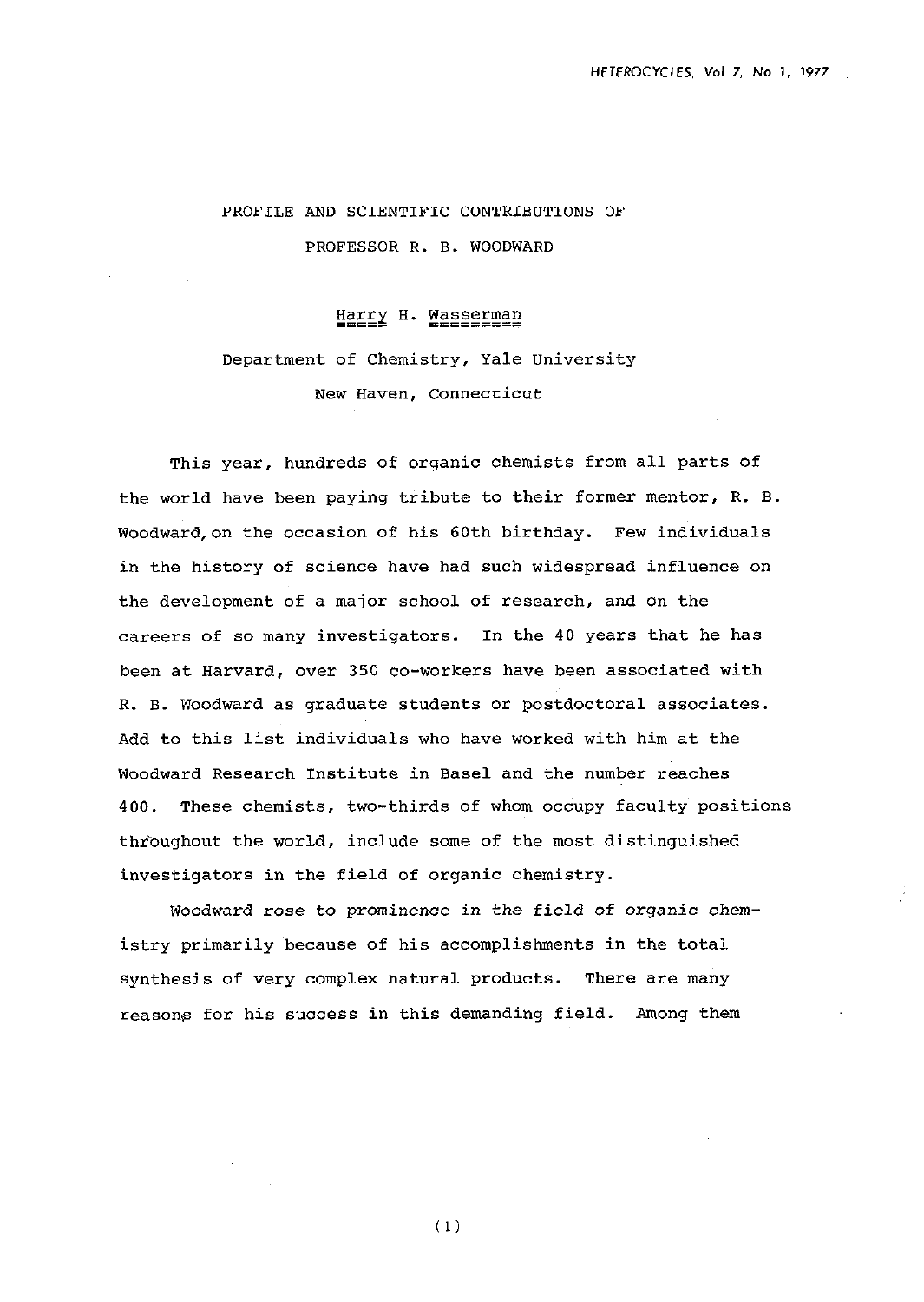are his mastery of all available physical and theoretical methods, an exhaustive knowledge of the organic chemical literature, and a tireless dedication to problem solving. In particular, Woodward was the first to take advantage of modern electronic theory of reaction mechanisms to guide him through the obstaclestrewn pathways of organic reactions. At the same time he was one of the first to recognize the power of methods such as ultraviolet, infrared, and nuclear magnetic resonance spectroscopy for the determination of structure. These approaches, combined with his rigorous intellectual analysis of the entire synthetic route, including close attention to stereochemical factors,led to an astonishing series of synthetic accomplishments. The following are selected examples.

### Syntheses

| Quinine 1944       | Reserpine 1956              |
|--------------------|-----------------------------|
| Patulin 1950       | Chlorophyll 1960            |
| Cholesterol 1951   | Tetracyclines 1962          |
| Cortisone 1951     | Colchicine 1963             |
| Lanosterol 1954    | Cephalosporin C 1965        |
| Strychnine 1954    | Vitamin $B_{12}$ 1972       |
| Lysergic acid 1954 | Prostaglandin $F_{2n}$ 1973 |

His first major synthesis was that of quinine with W. E. Doering in  $1944$ . This was followed by sempervirine  $(1949)$ , patulin (1950) and then in 1951, the total synthesis of the steroid, cortisone. The steroid synthesis was particularly noteworthy in that it produced the difficult-to-achieve functionality at the 11-position and solved a very challenging stereo-

 $(2)$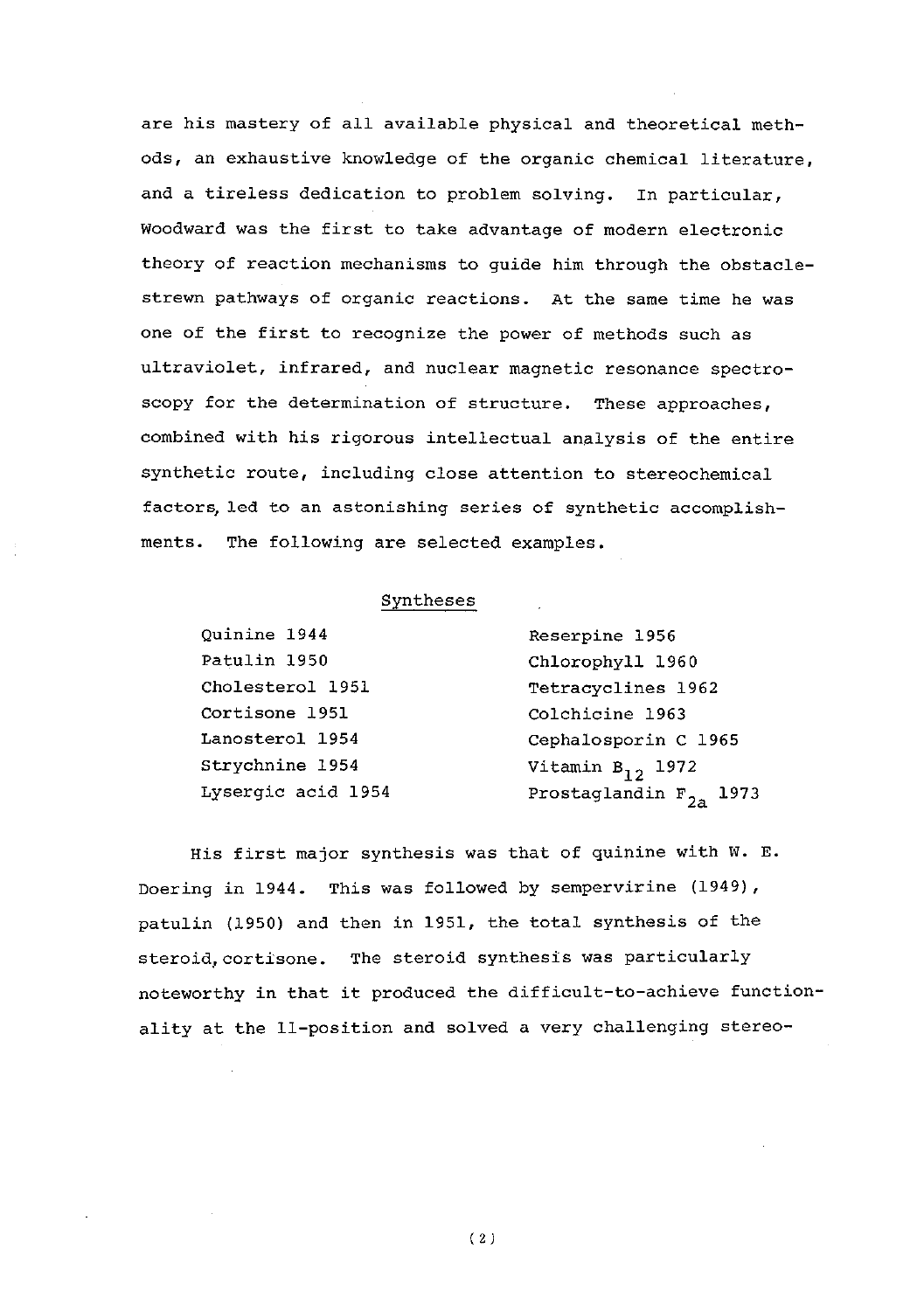chemical problem, since the six asymmetric centers in cortisone permit 64 possible optically active isomers.





cortisone strychnine

In 1954, a total synthesis of strychnine was completed. This was followed by lysergic acid (1954) with a group at Eli Lilly Company, and then, in 1956, reserpine. The reserpine synthesis, accomplished in one year and providing the alkaloid in high yield with complete stereoselectivity at all of its six asymmetric centers, is a masterpiece among many elegant natural product syntheses.



reserpine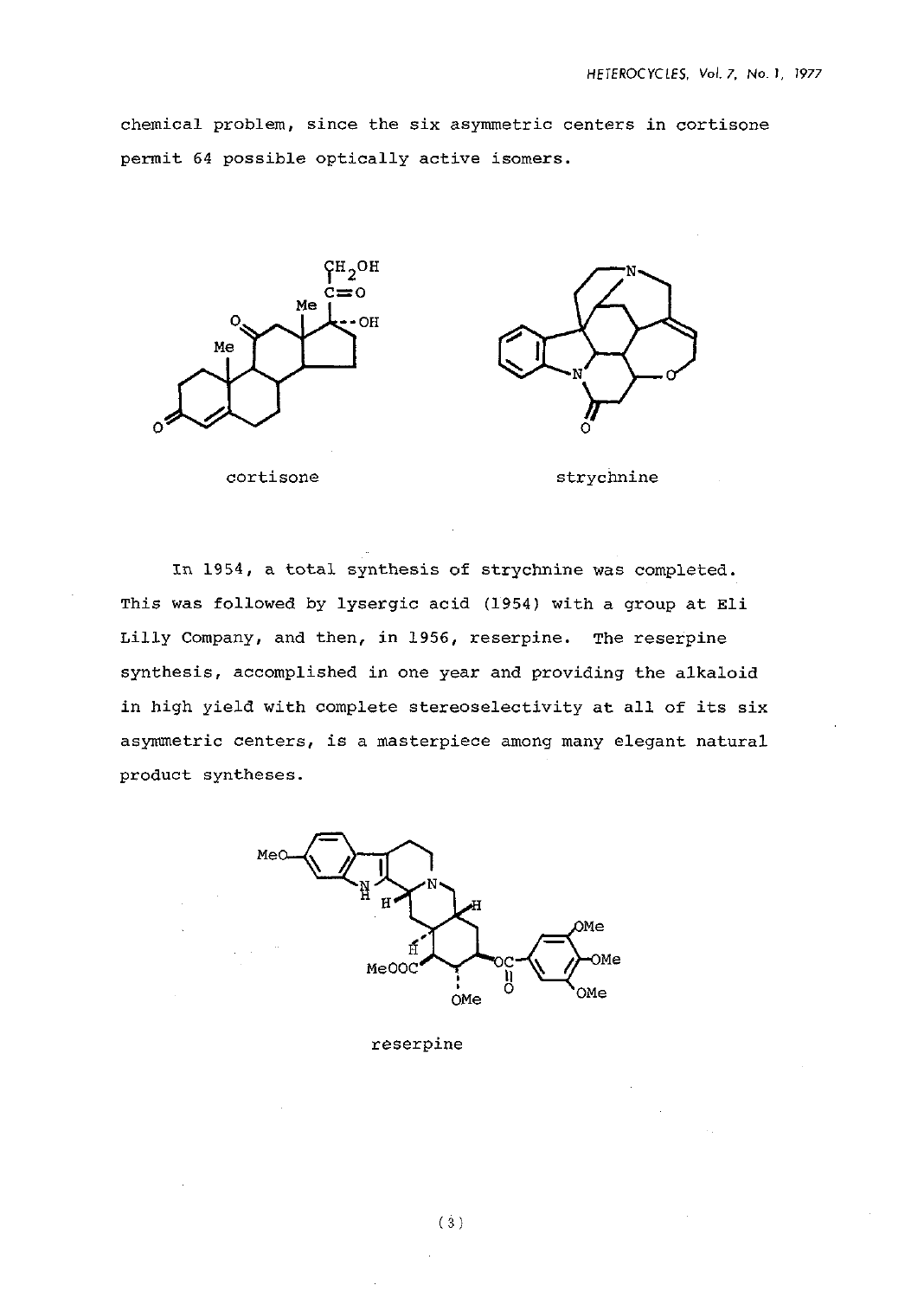Woodward's next synthetic objective was the green pigment, chlorophyll. This synthesis (1960), in contrast to earlier methods of constructing porphyrins which gave low yields of complicated mixtures, involved the preparation of two units, each containing two different pyrroles, which were joined in an unambiguous manner to form the large ring. One of the final steps in this work involved a photochemical oxidation carried out by Woodward himself in one of his rare exercises at the laboratory bench.



#### chlorophyll

In reviewing Woodward's published work at the time he received the Nobel Prize (1965). Professor Lord Todd noted: **<sup>1</sup>**

> This is surely a record without parallel in the annals of synthesis, for all these substances, like the steroids, are compounds of very great complexity; indeed, in the case of strychnine and lysergic acid there were many who were doubtful whether synthesis could ever be achieved. In these papers one sees organic chemical methods of synthesis brought to their highest peak of perfection.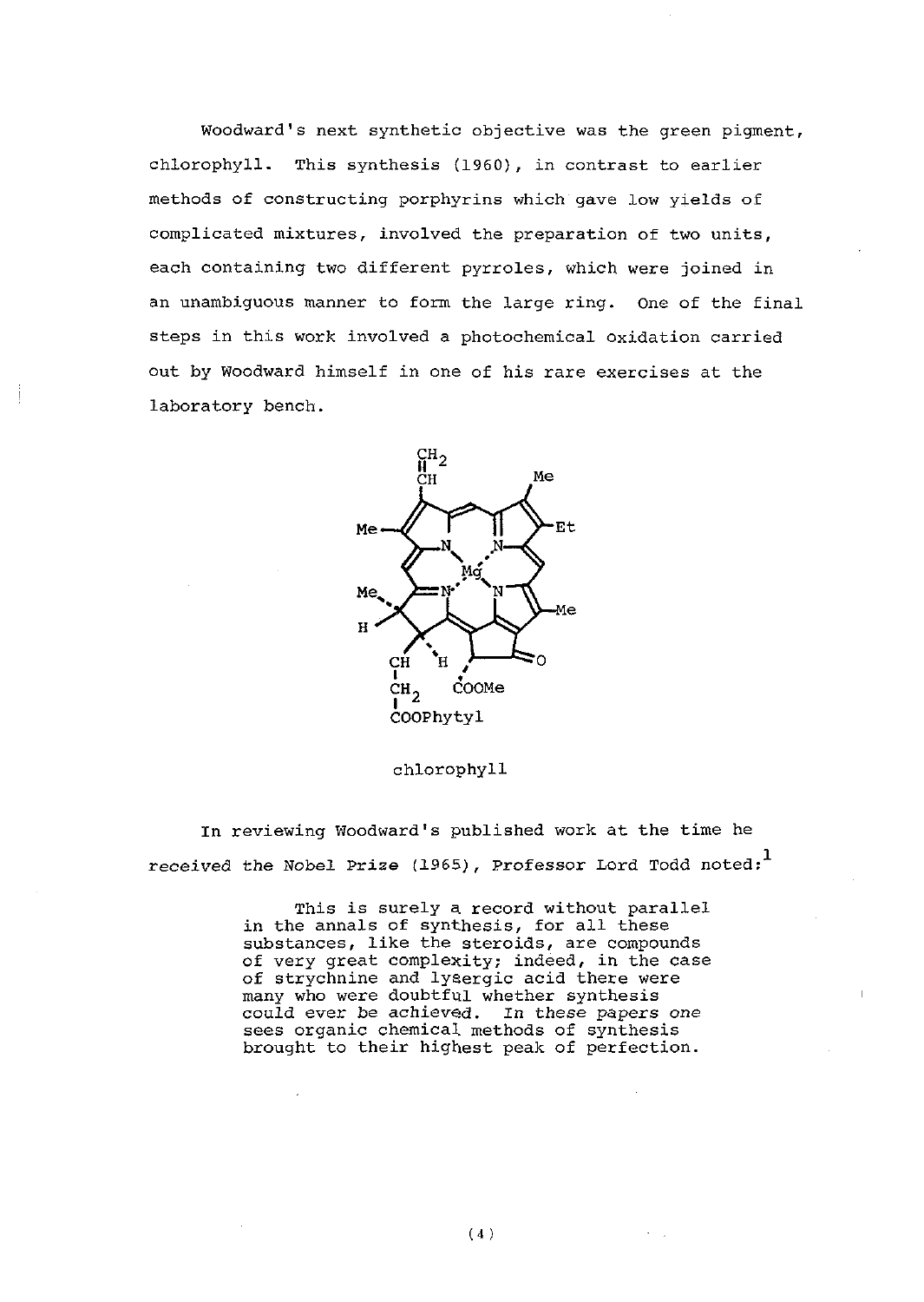Among the next synthetic achievements which followed the successful chlorophyll synthesis were the tetracyclines (1962), colchicine (1963) and cephalosporin C (1965). Then followed the synthesis of vitamin B-12. This task, accomplished in collaboration with Professor A. Eschenmoser of the ETH (Zurich), was 11 years in completion and involved 100 co-workers.

Woodward has always looked on organic synthesis as a fruitful medium for discovery of new methods and principles. Informally<sup>2</sup> he has stated his view of the role of this discipline.

> Now chemical synthesis always has some element of planning in it. But the planning should never be too rigid. Because, in fact, the specific objective which the synthetic chemist uses as the excuse for his activity is often not of special importance in the general sense; rather, the important things are those that he finds out in the course of attempting to reach that objective.

And so it is this role of synthetic chemistry in providing a kind of matrix within which discovery can be made which I think is perhaps its most important role for the chemist....

One can find many examples in his work of new discovery: the development of synthetic methods (peptide synthesis through isoxazolium salts, 1961); the pioneering of new techniques (liquid chromatography in the vitamin B-12 work); the elucidation of reaction mechanisms (the Diels-Alder reaction; the dienone-phenol rearrangement). Perhaps the most exciting discovery derived from Woodward's research is the principle of orbital symmetry governing the stereochemistry of concerted organic reactions. Development of the Woodward-Hoffmann rules which were first proposed (1965)

 $(5)$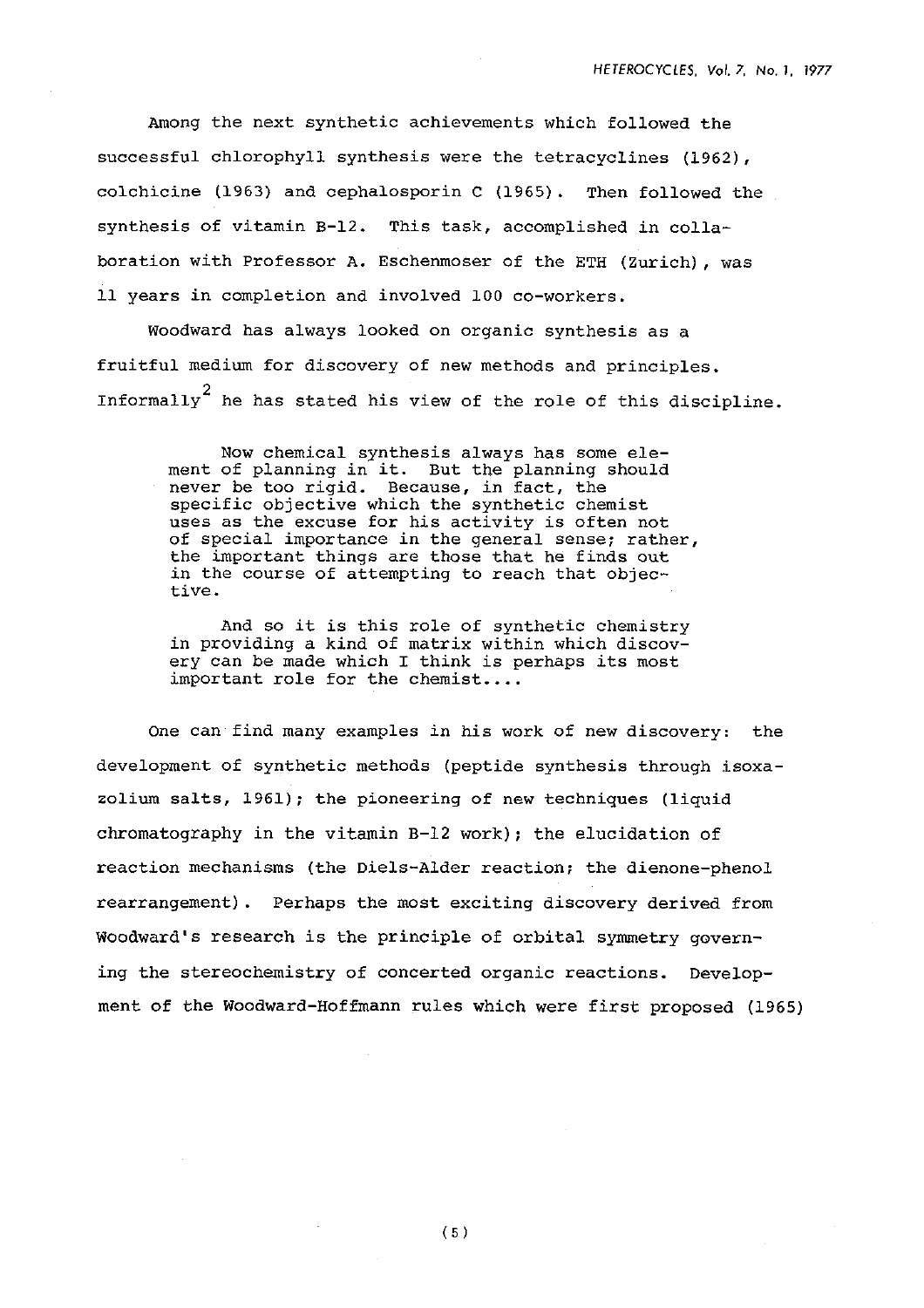during an analysis of puzzling stereochemical results in the vitamin B-12 synthetic work, represents one of the most important basic theoretical advances in the entire history of organic chemistry.

At the same time that Woodward was engaged in synthesizing molecules of great complexity he also undertook a series of challenging structural investigations. The following is a list of selected natural products, the structures of which he elucidated during the period 1945-1964.

#### Structure Determinations

| Penicillin 1945 | Magnamycin 1956    |
|-----------------|--------------------|
| Strychnine 1948 | Gliotoxin 1958     |
| Patulin 1959    | Oleandomycin 1960  |
| Terramycin 1952 | Streptonigrin 1963 |
| Aureomycin 1952 | Tetrodotoxin 1964  |
| Cevine 1954     |                    |

Starting with penicillin, which he studied during the cooperative research project of World War **11,** he proceeded to tackle the toughest of the structural problems among the antibiotics, alkaloids, macrolides and fish poisons.



tetrodotoxin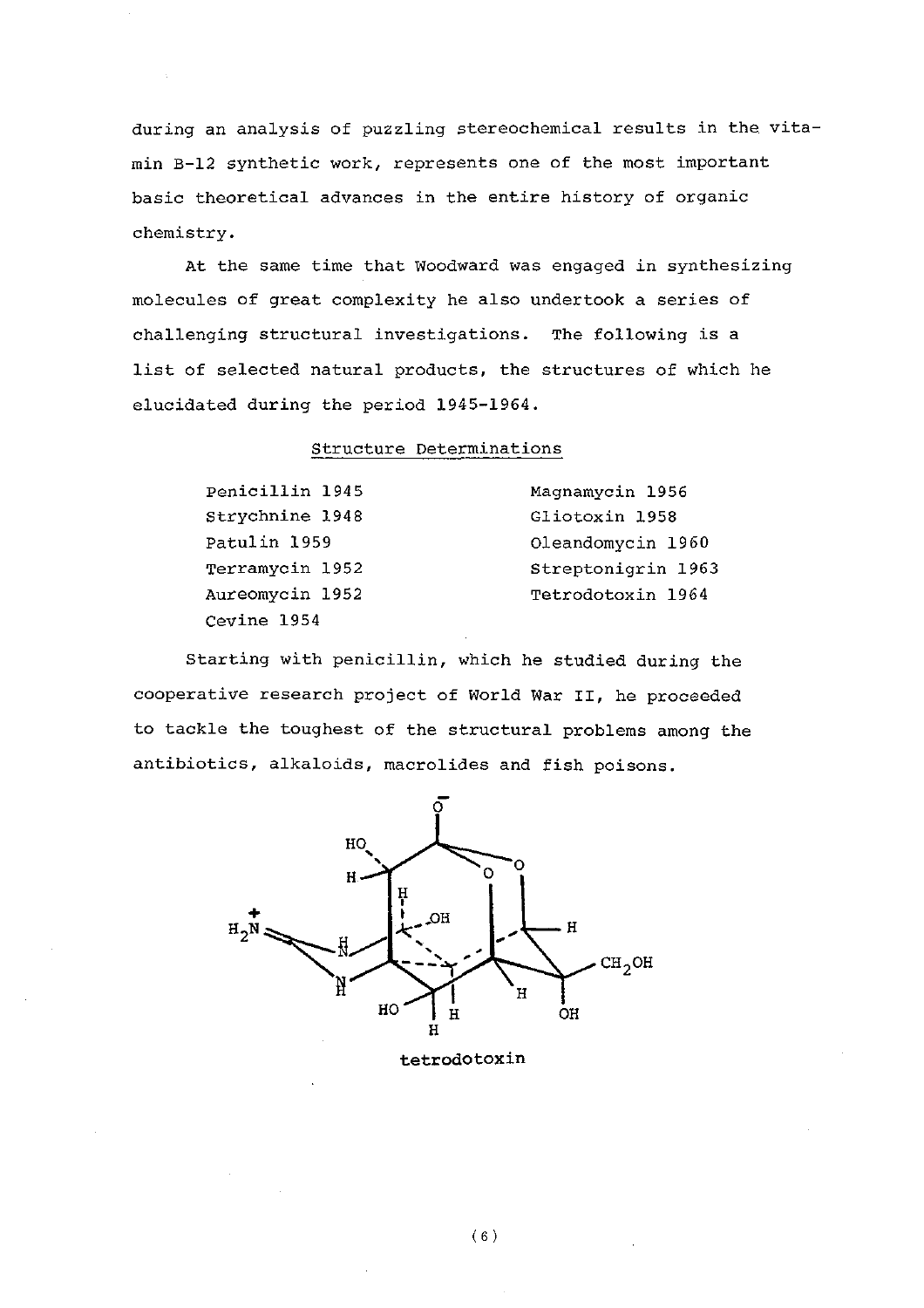In his strychnine determination he demonstrated the power of U.V. spectroscopy, while in the terramycin investigation he made extensive use of acidity measurements as well as U.V. and I.R. spectroscopy. All through Woodward's structure work one finds examples of his brilliant reasoning which, combined with the refined use of all available physical methods, led to the solution of such complex structures as magnamycin and tetrodotoxin. Today, Woodward would agree that X-ray crystallographic techniques, when applicable, represent the most effective way of gaining structural information. He has, in recent work, made extensive use of X-ray methods in determining the structures of intermediates in the vitamin B-12 synthesis.

Woodward's interests in organic chemistry have been broad, and have ranged from the physical to the biological borders of the field. At the very outset of his career (1941) he published the famous "Woodward's Rules" correlating the U.V. spectra of substituted unsaturated ketones with their structures. Some years later, he advanced a theory on the biogenesis of the indole alkaloids (1948). Another important paper (1953) dealing with biogenesis of steroids revised an earlier hypothesis for the cyclization of squalene into lanosterol. This was followed a few years later (1956) by a scheme for the biogenesis of the macrolides which has stimulated much new research.

His influence has extended far beyond his laboratories in Cambridge or Basel. In conversations with visiting chemists, in seminars, and at scientific meetings, his comments and suggestions have repeatedly generated new insights into problems that

 $(7)$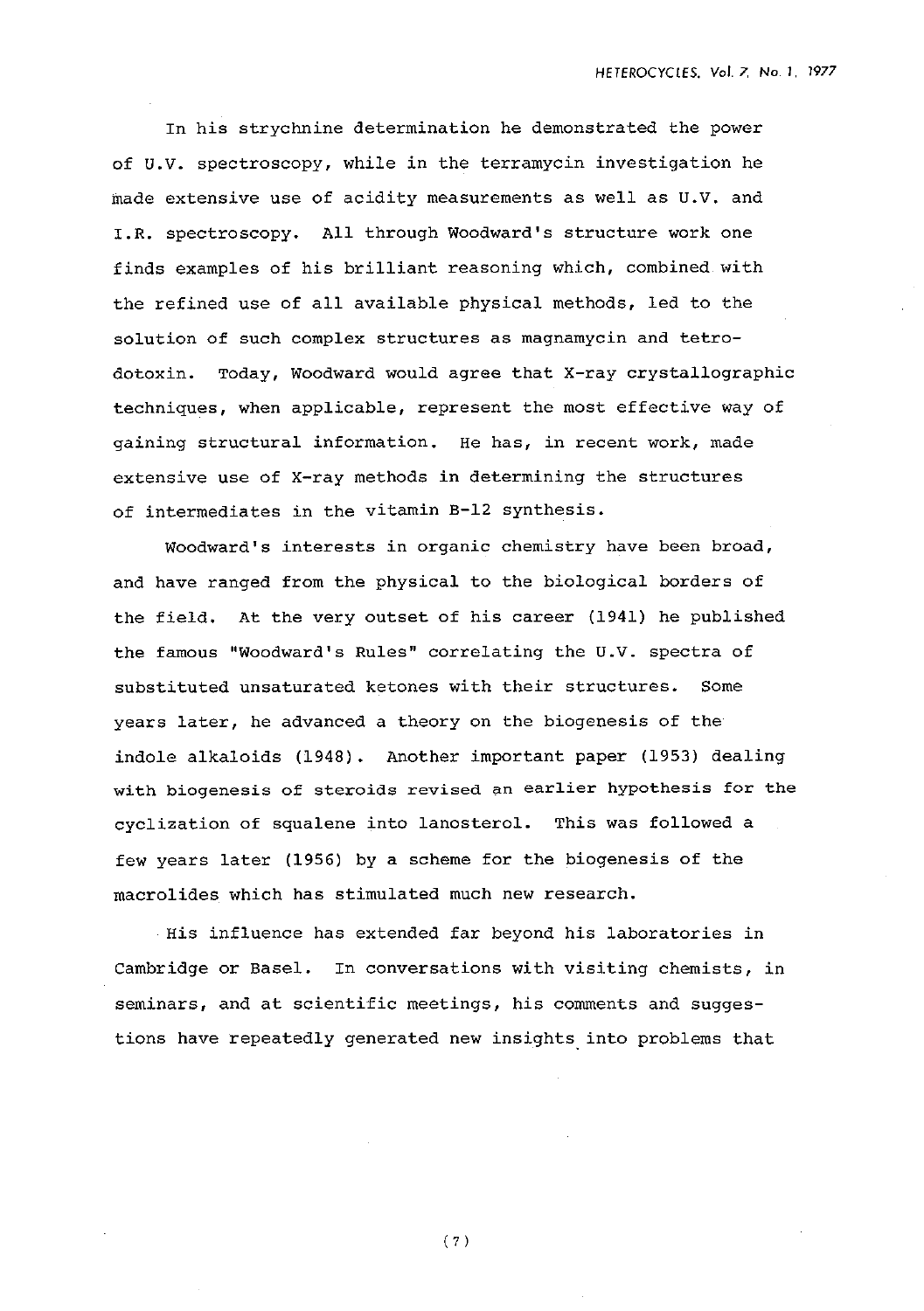seemed hopelessly confused. A fresh, critical evaluation of experimental data by R. B. Woodward has provided the key to many a perplexing experimental or theoretical problem. From such collaborations with other colleagues have emerged, for example, the "octant rule" for assigning absolute configurations to rigid saturated ketones, based on their optical rotatory dispersion (1961). In a totally different area, Woodward's interest in the structure of iron-bis-cyclopentadienyl led him to propose the sandwich-type structure which he named ferrocene. He and his co-workers were the first to show the aromatic character of the five-membered rings.

Woodward has the rare ability to retain most of the information that he reads, and he reads the chemical literature voraciously. His students are constantly amazed at his ability to recall obscure reactions, including precise experimental conditions, which can be called into play when needed in a synthetic plan. I am sure that every co-worker can provide examples of this phenomenon. I offer two such cases from my own experience.

At the time that I began research (1941) as one of Professor Woodward's early graduate students, he was interested in the synthesis of quinine and in the chemistry of the quinuclidine system. In particular, he wished to show that 2-ketoquinuclidine (1) would not behave as an ordinary amide because of steric inhibition of resonance. Accordingly, we set out to prepare piperidine-4-acetic acid and to assay the possibility of cyclizing this amino acid to the 2-quinuclidone structure. To obtain a y-substituted pyridine derivative as starting material

 $(8)$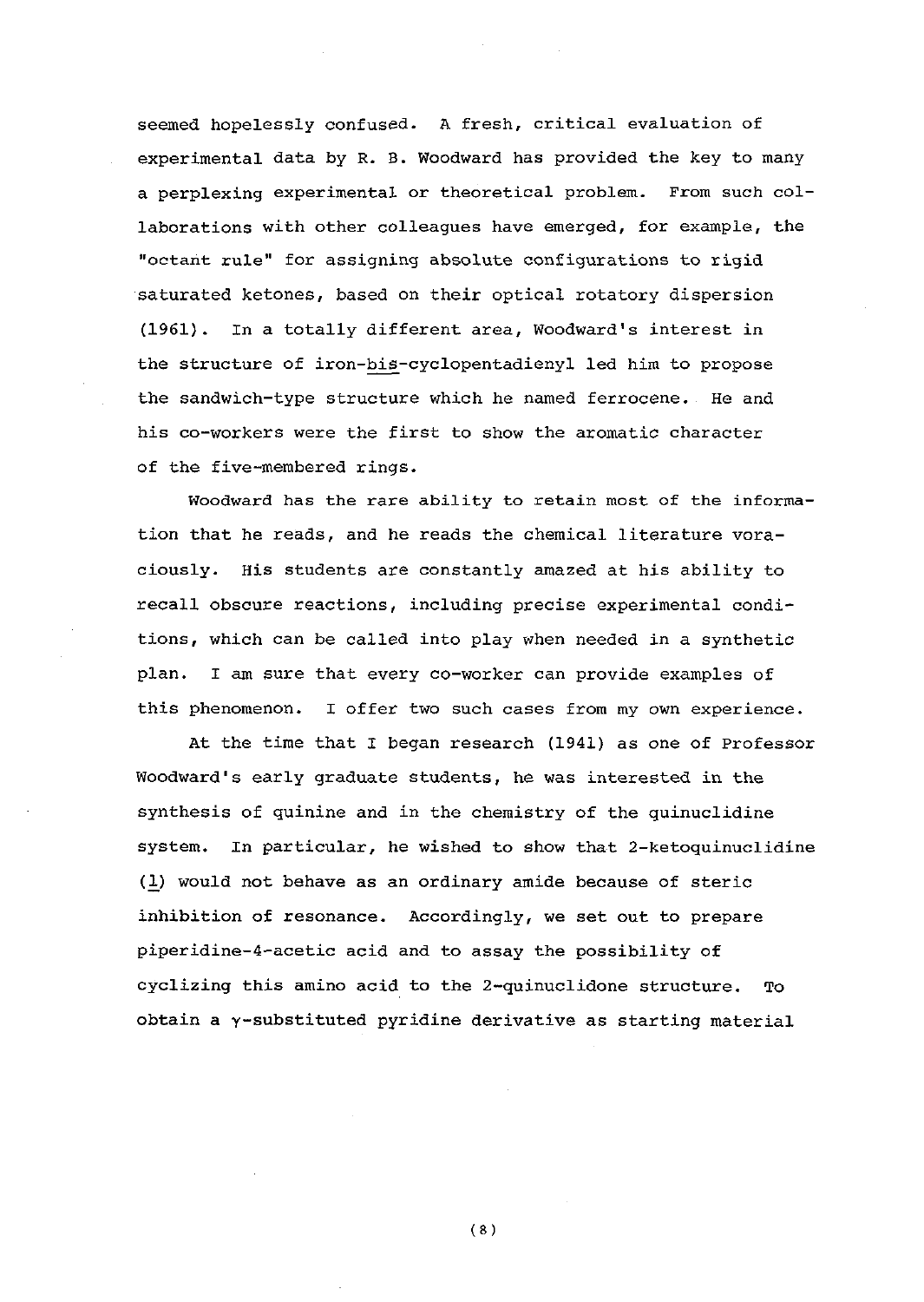for this venture, we investigated a little-known reaction, found in the patent literature, involving the reduction of pyridine with zinc and acetic anhydride to form **N-acetyl-y-acetyldihydro**pyridine (2). Although this particular pyridine reduction did not play a role in woodward's early work on quinine and quinuclidone, it was obviously a reaction which he found interesting and appealing, and he stored it in the back of his mind, to be recalled for the right occasion. This opportunity materialized eighteen years later (1959), in his bold and elegant synthesis of ellipticine *(3).* Here, the zinc and acetic anhydride reduction of the pyridine ring in  $(4)$  was brought forth as the key reaction in the strikingly simple 3-step synthesis of the alkaloid.





ИN

Me

Me





 $2n$ , Ac<sub>2</sub>C







-

COMe

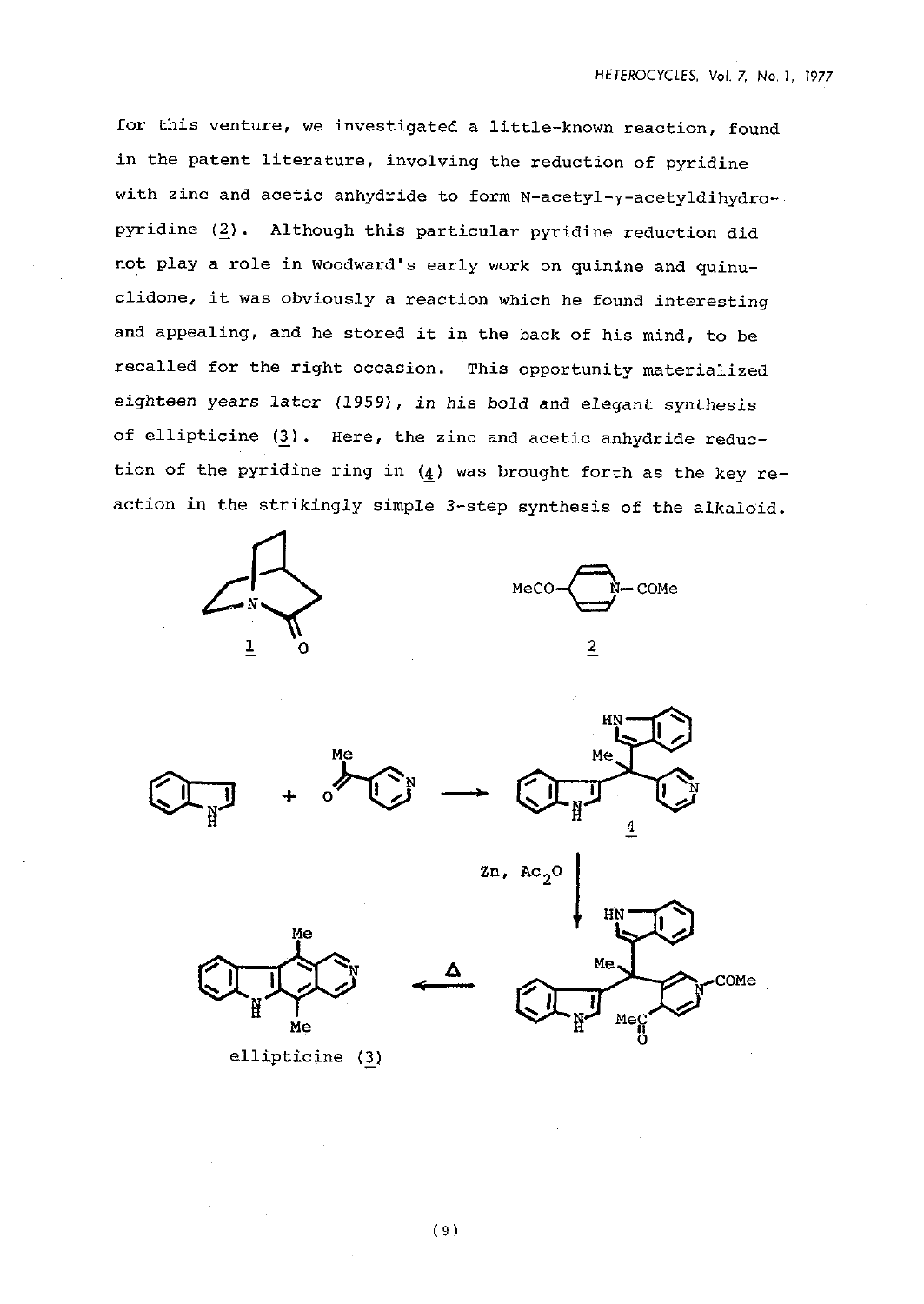His early ideas on steric inhibition of resonance did not have to wait eighteen years for testing. They found much quicker application in Woodward's contributions to the structure of penicillin. During the massive collaborative effort on the structure and synthesis of this antibiotic in the early  $1940's$ , one group of investigators argued that the 6-lactam structure was not compatible with the presence of a labile link in penicillin because of the observed stability of model 6-lactams toward hydrolysis. It was Woodward who pointed out the important consequences of the fused-6-lactam-thiazolidine ring system in terms of steric inhibition of resonance.in a hindered amide. Here again, his earlier thinking about the purely theoretical problem of amide resonance in 2-quinuclidone enabled him to make a key contribution as the principal proponent of the  $\beta$ -lactam structure for the penicillins.



penicillin-G

Chemistry draws Woodward to the laboratory day and night. He has tremendous vitality and physical stamina which serves him well as he works long past midnight in his office nearly every evening. His students are expected to observe the highest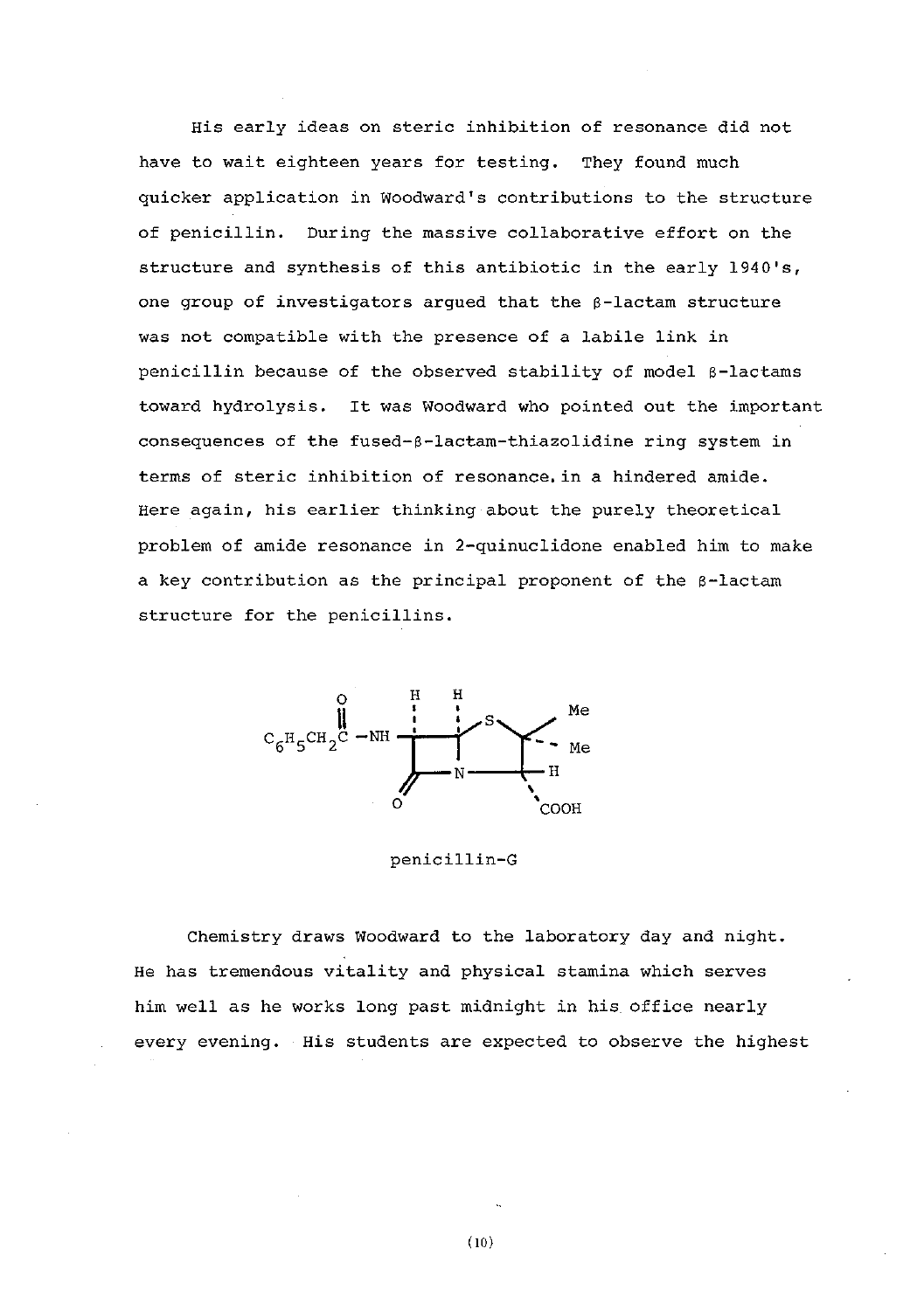order of precision in their experimental work, and they are quickly made to realize that no amount of brilliant hypothesis or insight can take the place of hard work. In describing the field of synthetic organic chemistry, he states $^2$ 

> It is a very demanding field, [where] one puts one's knowledge and understanding to the critical and ultimate test. One finds, for example, that there are no general reactions. And each case has to be studied, carefully, experimentally. That's the glory of chemistry--that it is an experimental science. And it will remain that for a long time to come.

Another way in which Woodward's love for chemistry is expressed is through his lectures and his presentation of seminars and colloquia. There are few scientists who can match the elegance, precision, and overall artistic quality of Woodward's talks at the blackboard. The formulas and reaction sequences are outlined in a graphic style that is nearly unique in its attention to scientific precision, clarity and aesthetics. Each presentation is in itself a dramatic and creative composition, and even the most complex phenomena are explained in a lucid manner.

Woodward's style and tastes outside of the laboratory and lecture room are well-known among his students and colleagues: **<sup>3</sup>**

> Woodward's hallmark is his plain, light blue tie; he carries the same color over to his office and (usually) his car. He thoroughly enjoys social occasions, in the limited time he allows for them. He is an accomplished raconteur. One of his favorite sports is betting on any and all topics, from science to politics to geography, again with precision and care, so that he usually wins. He reads widely in science and out of it, including fiction. He is an inveterate smoker and scorns exercise, to which he attributes many of the troubles of others.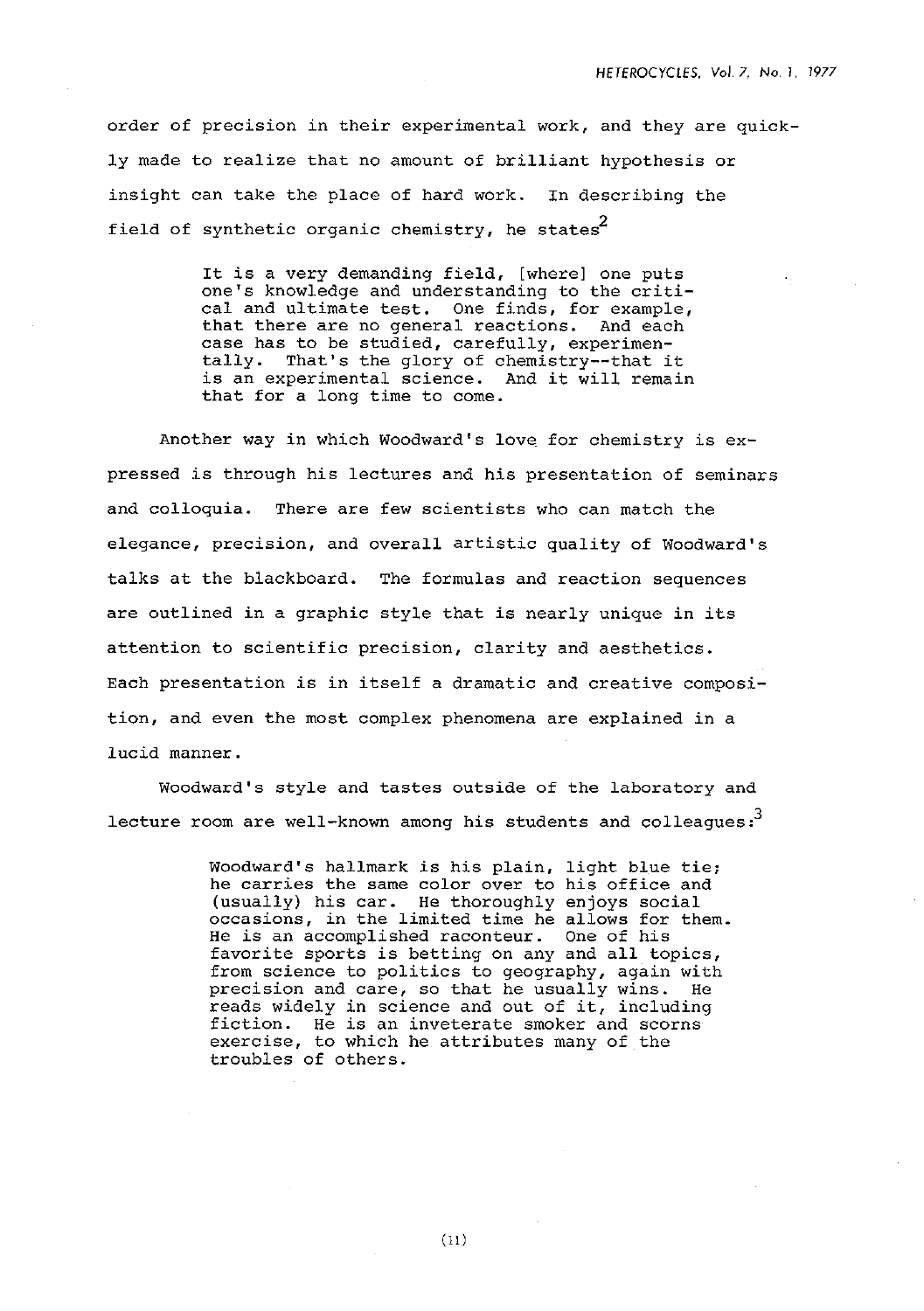

quinine

At a young age Woodward became interested in learning more about organic compounds formed in nature and amused himself by devising syntheses for complex natural products. While he was still in high school he was working out a synthesis of quinine, and it was in the course of such self-teaching that he acquired a knowledge of organic chemical reactions that would stagger most of today's graduate students.

When he entered the Massachusetts Institute of Technology at age 16 he found the pace of the prescribed chemistry curriculum too slow for his advanced preparation; his restlessness and boredom caused him to be expelled from the Institute. Fortunately the faculty at M.I.T. recognized that in Woodward they had a unique student, and they were willing to reinstate him and to bend the rules by arranging a curriculum specially suited to him.

The following quotation from Professor James Flack Norris of **M.I.T.** expresses the sentiments of the Institute on the award of the Ph.D to Woodward at age 20.

 $(12)$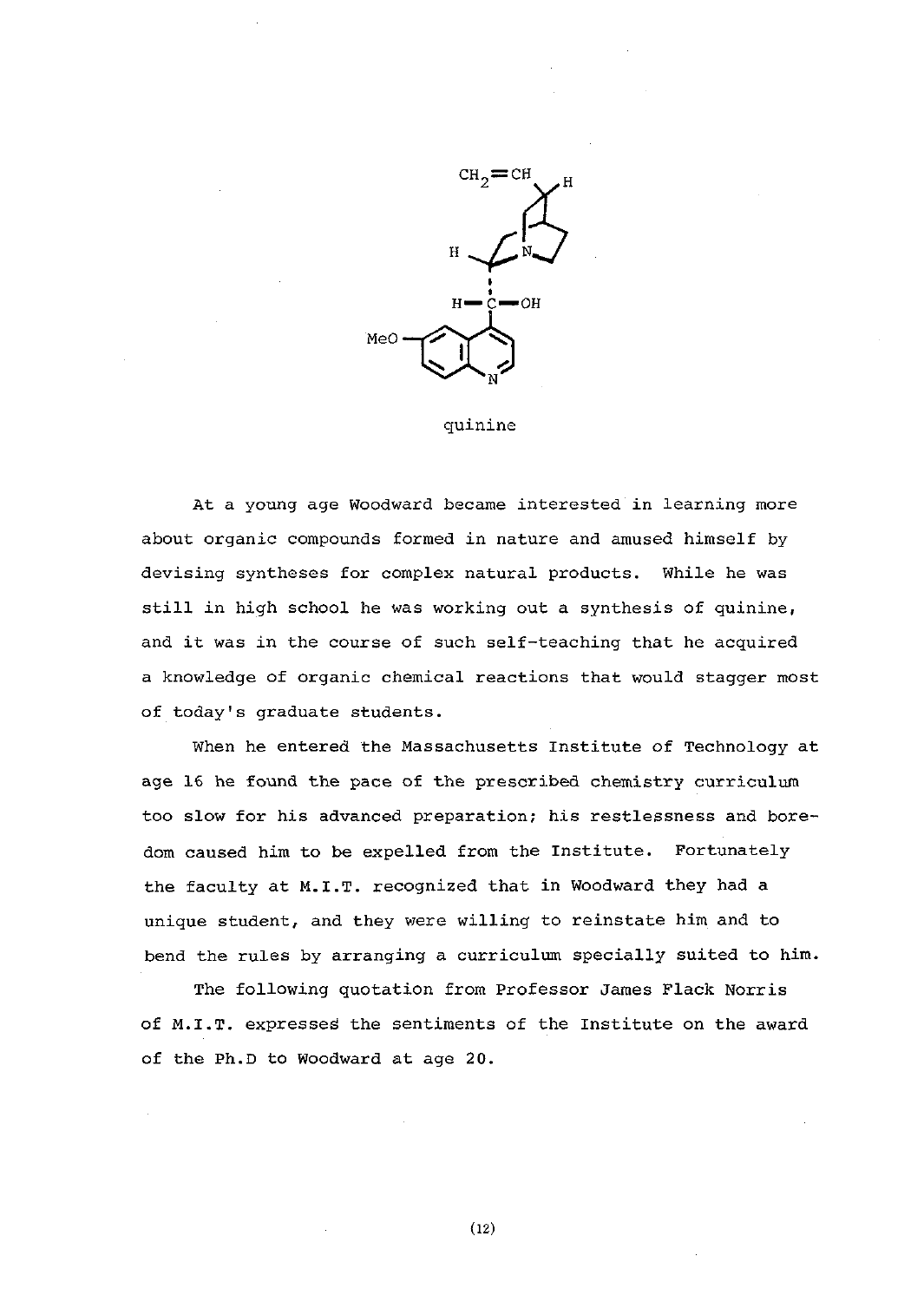We saw we had a person who possessed a very unusual mind and we wanted to let it function at its best. If the red tape necessary for the less brilliant minds had to be cut, we let it go. We did for Woodward what we have done for no other student like him in our department. We think he will make a name for himself in the scientific world.

After receiving his doctorate from M.I.T. Woodward became an instructor of chemistry at the University of Illinois for the summer of 1937. He returned to Cambridge that fall as research assistant to E. P. Kohler. One year later he became a junior fellow of the Society of Fellows at Harvard, and in January 1941 received an instructorship in Harvard's Chemistry Department.

This was followed by an assistant professorship in 1944, an associate professorship in 1946 and then full professorship in 1950. In 1953 he became Morris Loeb Professor of Chemistry and in 1960, Donner Professor of Science.

The scientific world has bestowed recognition on R. B. Woodward in the form of honorary degrees, awards, and appointments. The following is a list of such honors as of 1977.

#### Honorary Doctorates

Wesleyan University, 1945; University of Manchester(England), 1954; Bucknell University, 1955; University of New Brunswick (Canada), 1956; Yale University, 1956; Harvard University, 1957; University of Southern California; 1959; University of Chicago, 1961; New England College of Pharmacy, 1961; Colby College, 1963; University of Cambridge(England), 1964; Brandeis University, 1965; University of Glasgow(Scotland), 1966; Stonehill College, 1966; University of Sheffield (England), 1966; Israel Institute of Technology(Haifa), 1966; Polytechnic Institute of Brooklyn, 1967; Eidgenössische l'echnische **Hochschule(Switzerland),** 1967; University - of Western Ontario(Canada), 1968; Columbia University, 1969; Universite de Louvain(Belgium), 1970; Universite Pierre et Marie Curie de Paris, 1975; University of St. Andrews (Scotland), 1976; The University of London(Eng1and) , 1976.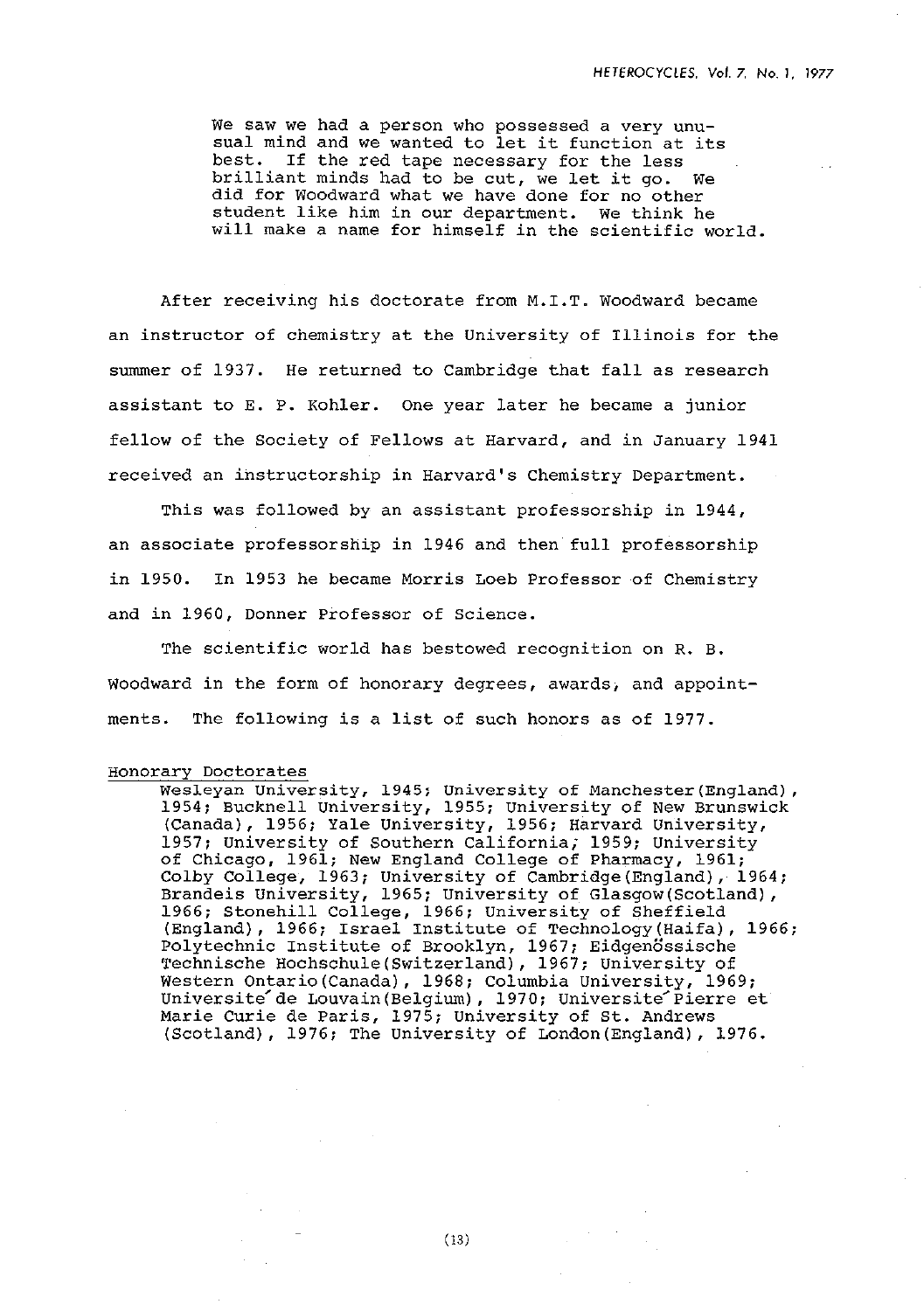### Awards

John Scott Medal [Franklin Institute and City of Philadelphial, 1945; Baekeland Medal [North Jersey Section of the American Chemical Societyl, 1955; Ledlie Prize [Harvard University], 1955; Research Corporation Award, 1955; Nichols Medal [New York Section of the American Chemical Societyl, 1956; Synthetic Organic Chemistry Award [American Chemical Societyl, 1957; Richards Medal (Northeastern Section of the American Chemical Society], 1958; Davy Medal [Royal Societyl,l959; Roger Adams Medal [American Chemical Societyl, 1961; Pius XI Gold Medal [Pontifical Academy of Sciencesl, 1961; Scientific Achievement Medal [city college Chemistry Alumni Association], 1961; Priestley Medallion [Dickinson College], 1962; Stas Medal [Societe Chimique de Belgiquel, 1962; Gold Medal for Creative Research in Synthetic Organic Chemistry [Synthetic Organic Chemical Manufacturers Associationl, 1962; National Medal of Science [United States of America], 1964; Kirkwood Medal [Yale Department of Chemistry and New Haven Section of the American Chemical Societyl, 1965; Nobel Prize in Chemistry [Royal Swedish Academy of Sciencesl, 1965; Willard Gibbs Medal [Chicago Section of the American Chemical Societyl, 1967; Lavoisler Medal [Socidte' Chimique de France], 1968; The Order of the Rising Sun,Second Class[His Majesty the Emperor of Japan], 1970; Hanbury Memorial Medal [The Pharmaceutical Society of Great Britain], 1970; Pierre Bruylants Medal [Universite'de Louvainl, 1970; Scientific Achievement Award [American Medical Associationl, 1971; Dr. B. C. Law Gold Medal [Indian Association for the Cultivation of Science], 1972; Arthur C. Cope Award [American Chemical Societyl, 1973.

#### *Other* Appointments

Member of the National Academy of Sciences; Fellow of the American Academy of Arts and Sciences; Honorary Member of the German Chemical Society; Honorary Fellow of the Chemical Society; Foreign Member of The Royal Society; Honorary Member of the Royal Irish Academy; Corresponding Member of the Austrian Academy of Sciences; Member of the American Philosophical Society; Honorary Member of the Belgian Chemical Society; Honorary Member of the Harvey Society of New York; Honorary Fellow of the Indian Academy of Sciences; Honorary Member of the Swiss Chemical Society; Member of the Deutsche Academie der Naturforscher (Leopoldina); Foreign Member of the Accademia Nazionale dei Lincei;Honorary Fellow of the weizmann Institute of Science; Honorary Member of the Pharmaceutical Society of Japan; Honorary Member of the Pharmaceutical Societv of Great Britain: Honorarv Fellow of the Indian Chemical Society; Honorary Life Member of the New York Academy of Sciences; Foreign Fellow of the Indian National Science Academv: nonorarv Member of the Roval Institution of Great Britain; Foreign Member of the Academy of Sciences of the U.S.S.R.